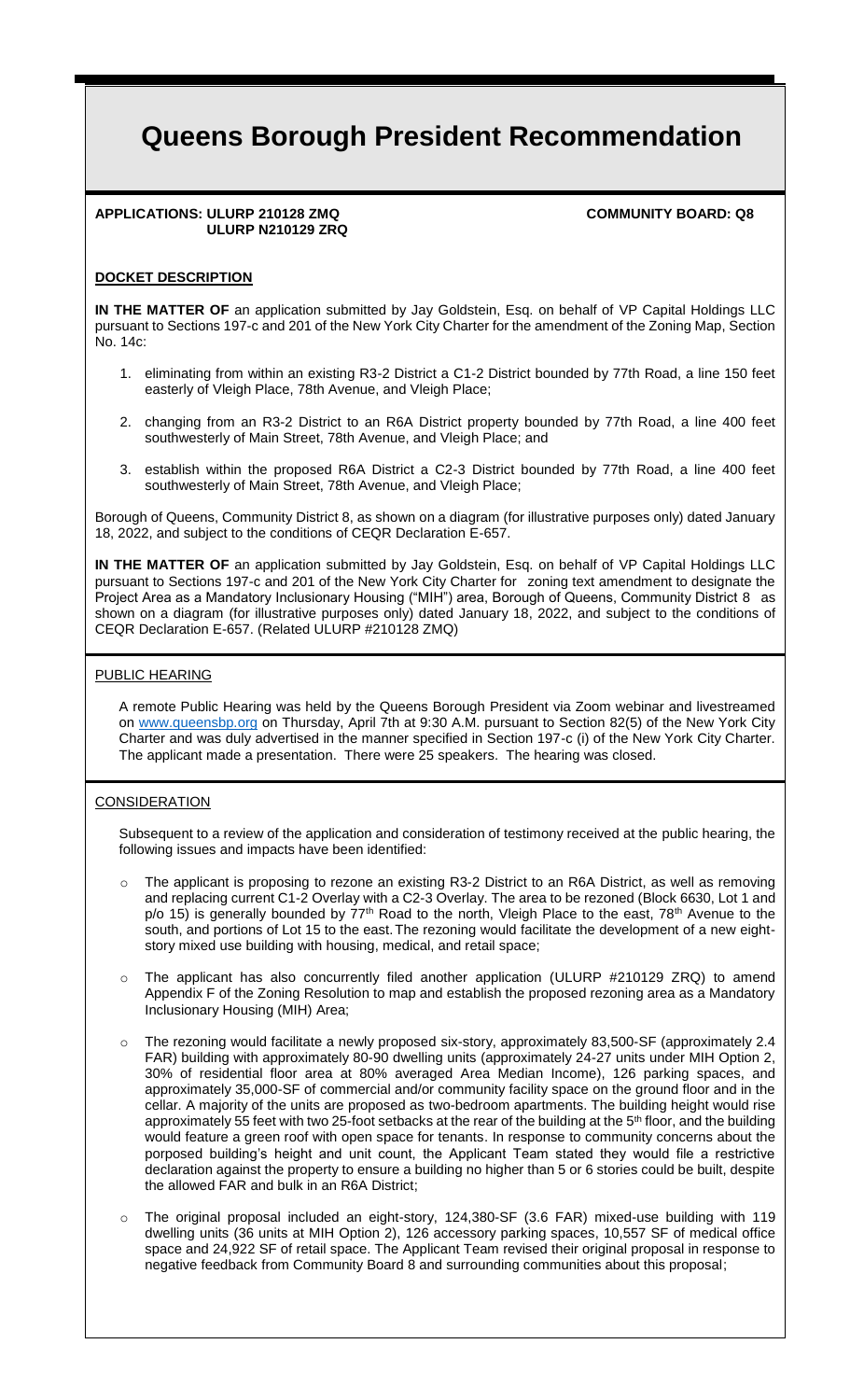- o The Development Site (approx. 34,553 SF) is currently a vacant lot improved with a building foundation. The owner built out the foundation after a fire destroyed a previous one-story commercial building in 2016. Shortly after, the Department of Environmental Conservation cleared and excavated the site as part of a cleanup program. Plans were filed with the Department of Buildings in 2018 for an as-of-right 40,079 square-foot (1.16 FAR) commercial and community facility use two-story building. This building was never constructed but the plans to do so were posted publically;
- o Within a 600-ft radius, the surrounding area is mainly low-density residential, with a mix of single-family homes and three-story walk-up apartment buildings. The only commercial/retail uses in the area are found along Main Street and include neighborhood retail uses such as banks, grocery stores, and establishments for eating and drinking. In terms of community facilities, North Queens Community High School is one block north and Steppingstone Day School is directly to the west. Public transportation in the area is composed of the Q20A and Q20B on Main Street (College Point to Jamaica), as well as the Q46 on the Union Turnpike (Kew Gardens to Glen Oaks/Lake Success in Nassau County). The Rezoning Area is approximately 1.5 miles to the east from the Union Turnpike E Train Subway Station;
- $\circ$  Community Board 8 (CB 8) disapproved this application by a vote of twelve (12) in favor, eighteen (18) against and zero (0) abstentions at the monthly meeting held on March 23, 2022. There were 25 public speakers on the matter: 20 opposed, 5 in favor. The concerns were around traffic, density, and feeling deceived by the applicant team. The Board shared the following concerns:
	- The previous plan for the property was a 2-story commercial and community building, signs were publically posted on the property. Many community members feel misled.
	- $\circ$  They feel the height of the project is out of character for the neighborhood, that the neighborhood is comprised of buildings that are 2-4 stories tall.
	- o The Community Board is concerned about the traffic and density this would bring.
	- o Community Board 8 is requesting union labor on this project.
	- o More 2 bedroom apartments were requested.
	- o The impact of additional families on the nearby Judge Moses Weinstein Playground was brought forward.
	- o Board members feel there is not enough parking.
	- o Concerns around building design include lack of a loading dock to ensure deliveries do not cause traffic and a need for an elevator that will stop on every floor during Shabbos.
- $\circ$  In response to Community Board 8 voting against the project, the applicant sent the board a letter dated March 25, 2022 addressing several concerns and committing to the changes listed below:
	- o Lowering the height from 8 to 6 stories by filing a restrictive declaration against the property.
	- o Exploring the use of union labor.
	- o Increasing the amount of 2-bedroom apartments.
	- o A commitment to working with the community and Parks Department to fund modest improvements for Judge Moses Weinstein Playground.
	- o Committing to 1 parking spot per unit.
	- o Committing to adjust their building design to include a loading dock to ensure deliveries do not cause traffic and an elevator that will stop on every floor during Shabbos.
	- $\circ$  In response to a request for a gym, the applicant agreed to attempt to fill the commercial space with uses that will benefit the community.
- At the Borough President's Land Use Public Hearing, the applicant's team addressed concerns around height, parking, and community space. The applicant also shared renderings of an adjusted 6-story building. The Borough President asked about the possibility of R6B instead of R6A. The developer responded that a R6B would shrink the project even further and would not be possible. The Borough President asked about utilizing MIH Option 1 instead of Option 2. Option 2 was chosen based on the income level of the surrounding neighborhood and feedback from the community. The Borough President asked for updates on the traffic study on the area to address community feedback. The applicant shared that despite concerns about in the area, the Environmental Assessment Statement did not call for further traffic analysis based on the trip generation estimate and they were estimated to remain well under the threshold. In terms of the jobs that would be provided, the Borough President asked about union labor, M/WBE procurement, and prevailing wage. The Applicant Team stated that one of their contractors is an M/WBE and they plan to continue to meet the M/WBE goals. They also stated that union employment is important and are currently adjusting their number to include it. There were twenty-five (25) speakers, the majority of which spoke in opposition to the project due to height and density concerns;
- o The Borough President's Office received numerous correspondence in opposition of this application. In total, 5 letters or emails received were in favor of the project and 167 received were in opposition of this project. Additionally a letter of opposition was received from State Senator Toby Ann Stavisky. The letters largely echoed the community board feedback, mainly that the density and height would be out of character for the neighborhood.